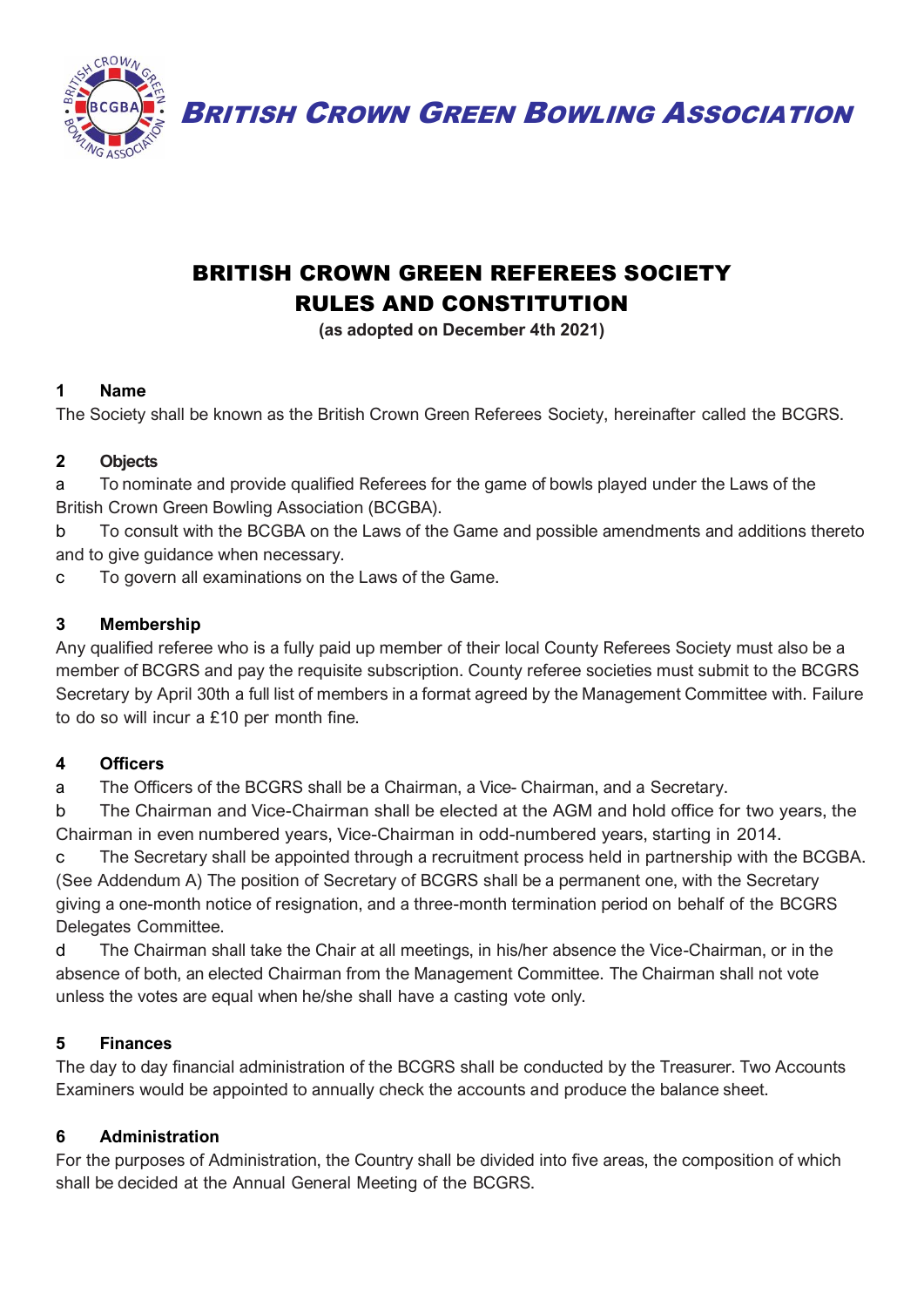## **7 Meetings**

a The Annual General Meeting of the BCGRS shall be held on the 1st Saturday in December of each year. At the Annual General Meeting, each County Association affiliated to the BCGBA shall be entitled to send four Representatives together with their County referees delegate and each shall have a vote. All must be members of the BCGRS.

b An Extra-Ordinary General Meeting may be called by the Management Committee if they so decide, or, by Notice received by the Management Committee signed by at least three secretaries of County Referees Societies. Such notice shall clearly state the business for which the meeting shall be called and no matters may be discussed at the Extra-Ordinary General Meeting except those shown on the agenda.

c The Secretary shall give at least twenty one days notice of any General Meeting except where the Management Committee consider it to be expedient, a shorter notice may be given.

d Any Notices of Motion shall be in the hands of the Secretary at least twenty eight days before the Annual General Meeting, such motion to be formally seconded at the Annual General Meeting and no Notice of Motion shall be withdrawn without the consent of the meeting.

e Amendments to proposals have to be received by the Secretary at least 14 days prior to the AGM.

## **8 Management Committee**

a The five elected Area representatives shall form the Management Committee, along with the Officers of the BCGRS.

b The Management Committee shall meet at least twice a year and shall deal with the affairs of the BCGRS, except on matters of principle and policy, which shall be dealt with at the Annual General Meeting of the BCGRS.

c Four members of the Management Committee shall form a quorum.

d The Management Committee shall have the power to appoint Sub-Committees and shall also have the power to co-opt members of BCGRS to cover any vacancies as necessary.

e Each Area Representative shall be elected at the AGM by the county referees delegates of that area, and they shall serve for a period of two years.

f The Management meetings to take place on the third Saturday in February and the second Saturday in October.

## **9 Delegates Committee**

a The delegates shall meet once a year, on the second Saturday of October.

b Each County Association affiliated to BCGBA is entitled to send one delegate, who must be a member of BCGRS.

# **10 Rules and Constitution**

Amendment of Rules and Constitution shall require a two thirds majority of those present and entitled to vote at the AGM.

## **11 Contractual Expenses**

All Contractual Expenses shall be decided at the AGM.

# **12 Annual Subscription**

a Annual Subscription shall be decided at the Annual General Meeting. The Annual Subscription shall be paid to the County Society by 31st March of the year following the Annual General Meeting. County Societies will be fined £10 per month for membership fees not forwarded to the BCGRS Treasurer by April 30th of the year following the AGM.

b Any member whose subscription remains unpaid by the 31st May of that year shall cease to be a member of the BCGRS but may reapply for membership in the following year, any outstanding subscriptions to be paid.

c Any member whose subscription remains unpaid for two years shall be required to reapply for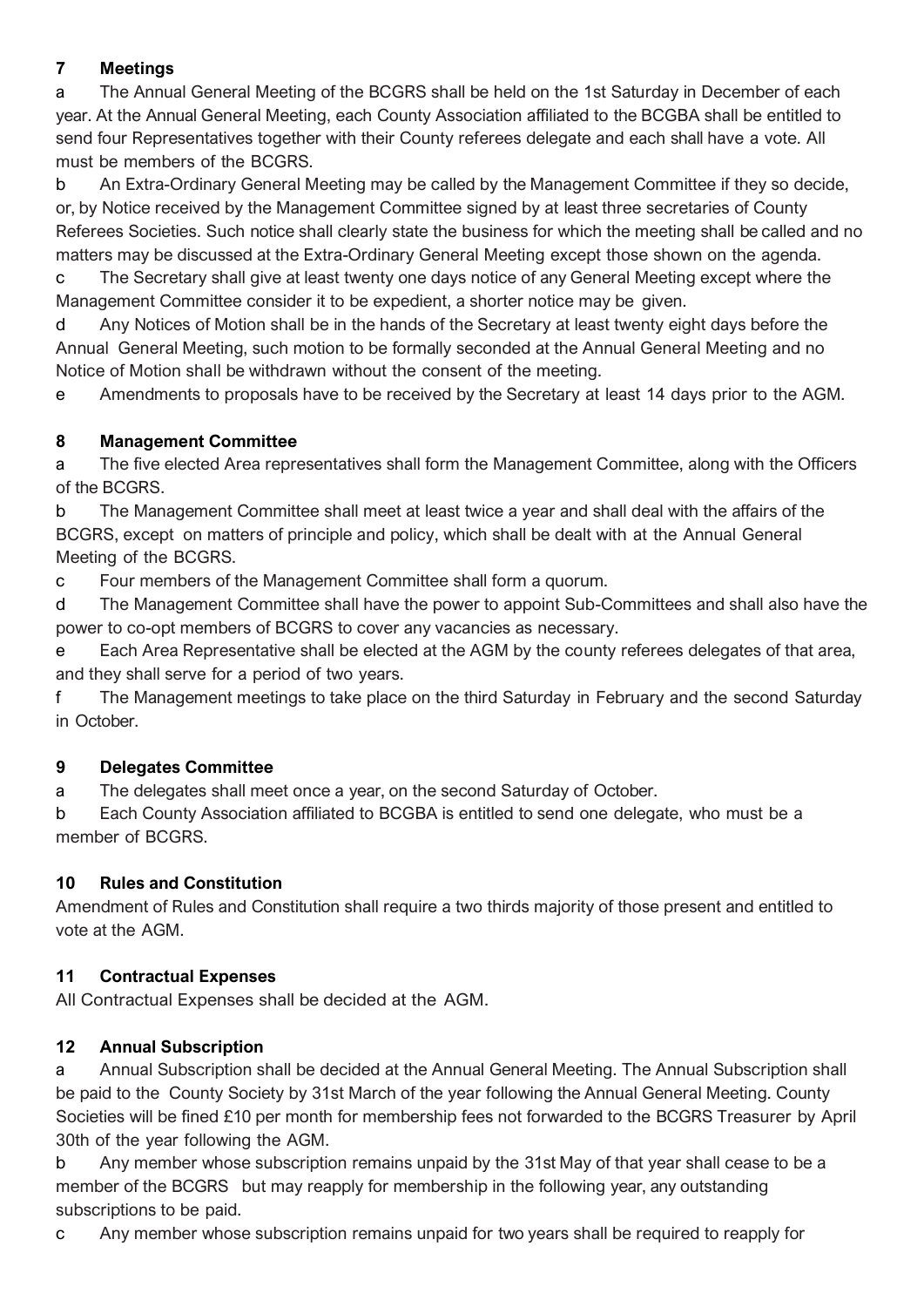membership of the BCGRS and re-sit the BCGRS examination

#### **13 Accounts**

Two Accounts Examiners shall be appointed at the Annual General Meeting to examine and report on the accounts.

## **14 Wagering**

No member of the BCGRS, while officiating in matches or tournaments, shall wager either directly or indirectly on that match or tournament at any time. Any member of the BCGRS so doing shall be expelled from the BCGRS.

#### **15 Disputes**

a Any disputes concerning a member of the BCGRS and his own County Association shall be dealt with by that County Association. The member may Appeal to the BCGRS, paying a deposit of £20.00, which may be returnable if the appeal is upheld.

b Any dispute between a BCGRS member and a County Association of which he is not a member shall be heard by the BCGRS. A deposit of £20.00 shall be paid which may be returnable at the discretion of the BCGRS, the said dispute to be reported to the Secretary within seven days of the event taking place and the hearing to take place within twenty-one days of the receipt of the protest. The BCGRS member may appeal to the BCGBA under their Bye Laws.

## **16 Referee Qualifications for National, County, Televised and Media Broadcast Events.**

- a Must possess a grade 'A' certificate (written/oral and practical).
- b Must be a member of the British Crown Green Referees Society.

#### **17 Referees Dress**

a Trousers/skirts to be grey, trousers full length with no patch pockets, skirts to be at least knee length. Blazers to be Black or Navy Blue in colour and must have the BCGRS blazer badge on the breast pocket. Sweaters must be V-necked. Shirts are to be white (single colour), short or long sleeves and display (optional) the BCGRS badge on the left breast. BCGRS tie or cravat to be worn, ties (Grey) cravats (Navy Blue). Polo shirts, white in colour, may be worn, but if worn without a jacket or sweater must have the BCGRS badge. Footwear maybe any single colour. NO BLOCK HEELS.

b For BCGBA appointed matches the referee has the option, whilst officiating on the green, of wearing the official blazer and/or the official sweater. If due to extremely hot weather the referee wishes to officiate without the blazer or sweater they should gain permission from the senior home official at the venue. In such cases the 'white shirt' must have the BCGRS logo.

c A new design of t-shirt be allowed immediately and replace the white polo shirt in December 2022

#### **18 Patron**

a The BCGRS may if it so desires have a Patron who shall be elected at an Annual General Meeting and shall remain Patron so long as interest is maintained in the BCGRS.

b The Patron shall be entitled to attend all BCGRS meetings and will be entitled to vote.

#### **19 Life Members**

a The BCGRS Management Committee may if it so desires, at an AGM, bestow Life Membership of BCGRS on any member of BCGRS.

- b Any Life Member shall be exempt from paying the annual subscription to the BCGRS.
- c A Life Member shall be entitled to attend the AGM and will be entitled to vote.

## **20 Code of Conduct**

All members of the BCGRS shall abide by the Code of Conduct.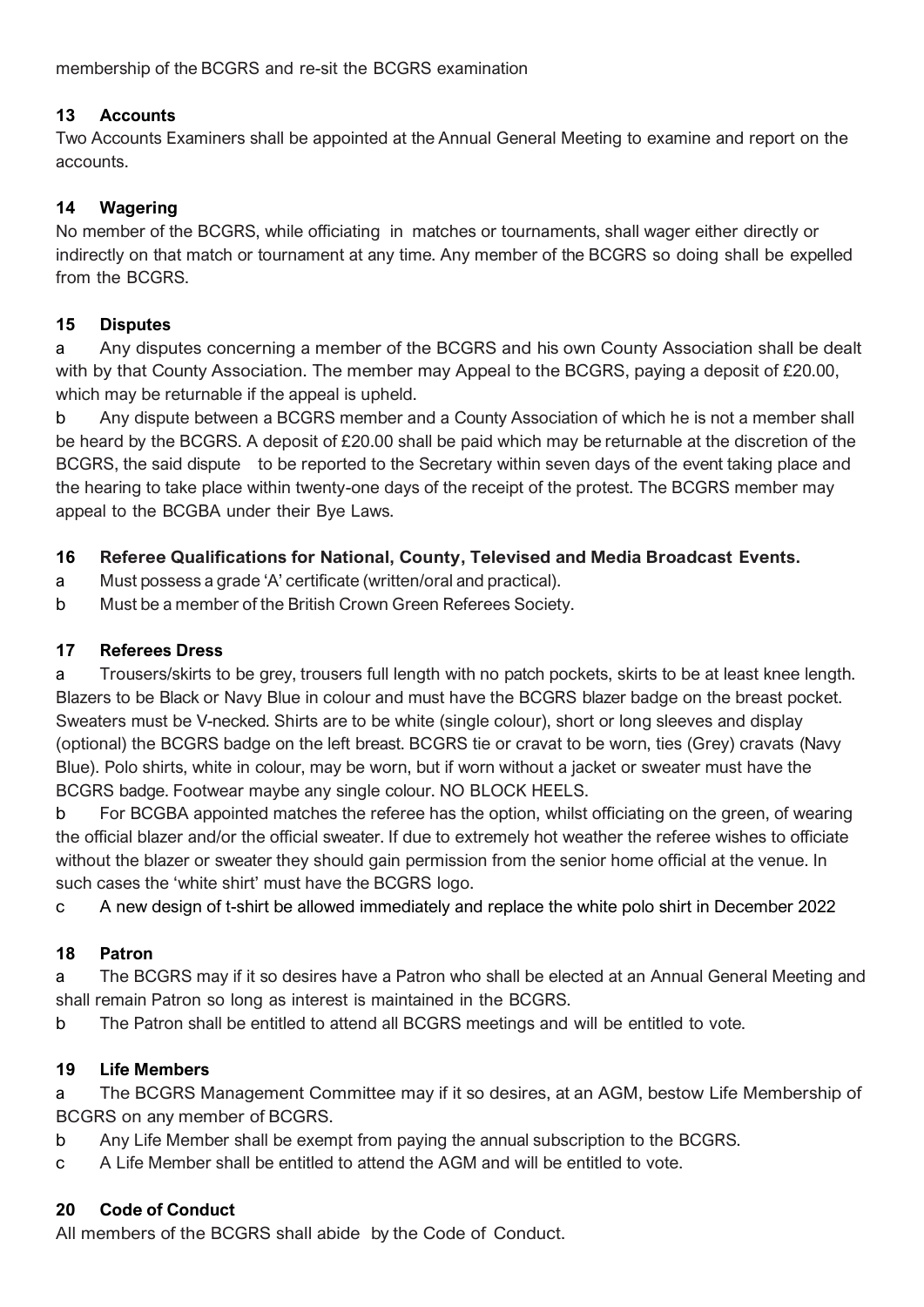## **21 Dissolution Clause**

Should the Delegates Committee, by a majority, decide, on grounds of expediency or otherwise, to dissolve the British Crown Green Referees Society, it shall call an Extra Ordinary General Meeting giving 21 days notice. At this meeting, if a two thirds majority of those present and eligible to vote decide to dissolve the British Crown Green Referees Society, the Delegates Committee shall have the power to dispose of the assets of the Society after all liabilities and debts have been cleared. The beneficiaries of such assets shall be the County Referees Societies or such charities as decided by a majority of the Delegates Committee

## **22 DBS Checks**

All referees undertaking appointments for official BCGBA competitions must have had a DBS check within the last three years, and forwarded the certificate number, and date, to the Secretary.

# **ADDENDUM**

Recruitment Process for Appointment of the Secretary to the BCGRS

**1** The Secretary of BCGRS shall be appointed following a recruitment and interview process.

**2** The Secretary of BCGRS will be an Officer of BCGBA and therefore, any interview process must involve a representative of BCGBA.

**3** The position of Secretary of BCGRS will be advertised nationally through the County Associations affiliated to BCGBA.

**4** Any applicant for the position will be given a full 'person specification' and a full 'job description' at least seven days prior to interview.

**5** The interview panel will consist of the Chairman of BCGRS, the Vice-Chairman of BCGRS, a representative of the five Area Representatives on the BCGRS Management Committee, a representative of the Delegates Committee of BCGRS (this representative cannot be a member of the Management Committee) and a representative from BCGBA.

**6** The Chairman of BCGRS can, if in his/her opinion there is insufficient recruitment expertise on the interview panel; co-opt a person to the panel to assist them in making the appointment. The co-opted person will not have a vote.

**7** The questions asked at the interview should initially be the same for each candidate, and will be agreed by the interview panel before the interviews commence.

**8** The Secretary of BCGRS shall keep, in an envelope sealed by the Chairman at the conclusion of the interviews, all papers associated with the interviews for a period of five years.

## **BRITISH CROWN GREEN REFEREES SOCIETY**

| David Lamb                       | Patron                       |
|----------------------------------|------------------------------|
| Keith Andrews                    | Chairman                     |
| <b>Pat Crowther</b>              | <b>Vice Chairman</b>         |
| David Williams                   | <b>Secretary / Treasurer</b> |
| <b>COUNTY DELEGATES TO BCGRS</b> |                              |
| AREA 1                           |                              |
| <b>Colin Haworth</b>             | Cumbria                      |
| Graham Pickavance                | Lancashire (Area Delegate)   |
| Evelyn Hastings                  | North Lancs & Fylde          |
| <b>AREA 2</b>                    |                              |
| <b>Yvette Gregory</b>            | Cheshire                     |
| John Crowther                    | Merseyside (Area Delegate)   |
| Peter Higham                     | Wales                        |
| AREA 3*                          |                              |
| Nigel Fryer                      | Greater Manchester           |
| <b>Trevor Kelly</b>              | South Yorkshire              |
| Pat Stephenson                   | Yorkshire                    |
|                                  |                              |